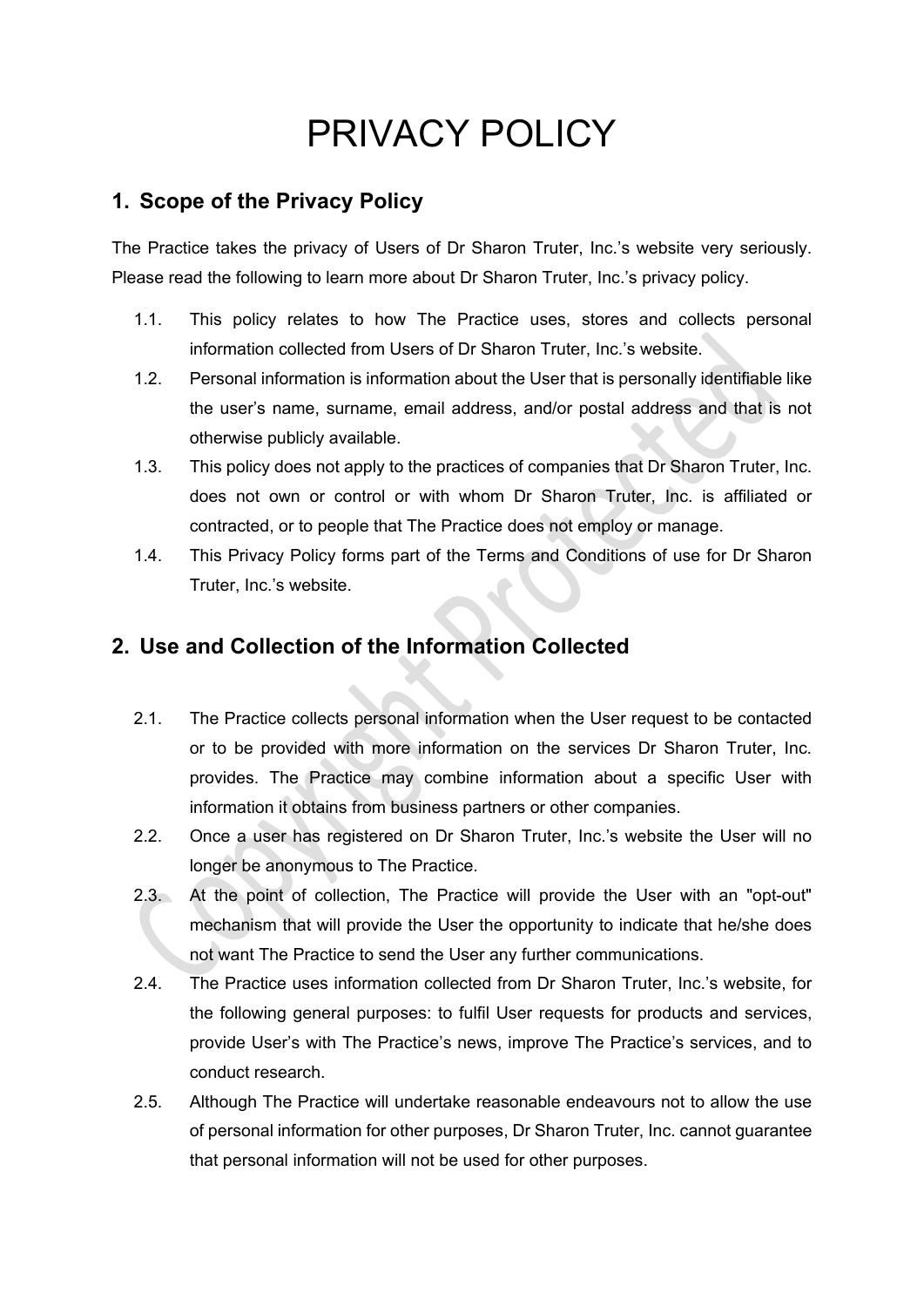#### **3. Children**

- 3.1 The Practice takes the privacy of children online very seriously. Children under the age of 13 years should have a parent/guardian's consent before providing any personal information to The Practice. The practice will not require or request children under this age to provide any personal information that is reasonably necessary to participate in the applicable activity on Dr Sharon Truter, Inc.'s website.
- 3.2 If The Practice determines upon collection that a user is under this age, The Practice will not use or maintain his/her personal information without the parent/guardian's consent.

#### **4. Information Sharing and Disclosure**

The Practice does not rent, sell, or share personal information about the User with other people or non-affiliated companies except to provide products or services Users have requested.

#### **5. The user's ability to delete his/her information**

5.1. The user may edit their information, including marketing preferences, at any time, provided this information remains accurate in accordance with Dr Sharon Truter, Inc.'s Terms and Conditions.

## **6. Confidentiality and Security**

The Practice has placed physical, technological and procedural security safeguards in place that comply with best practices to protect personal information about the user.

#### **7. Changes to the Privacy Policy**

Dr Sharon Truter, Inc. may update this policy. It is the responsibility of the User to keep up to date of any changes to this policy.